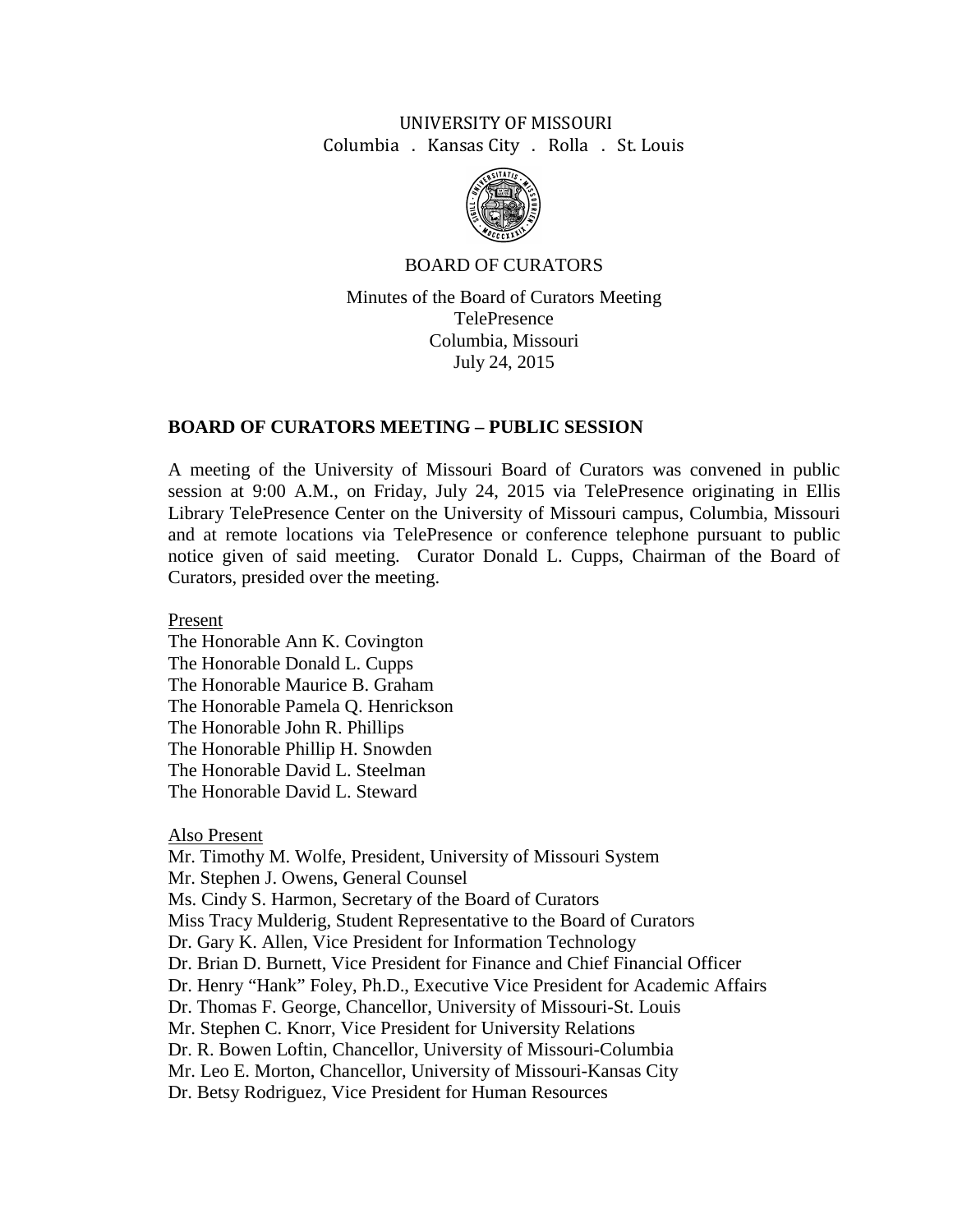Dr. Cheryl B. Schrader, Chancellor, Missouri University of Science and Technology Ms. Zora Z. Mulligan, Chief of Staff Mr. John Fougere, Chief Communications Officer Media Representatives

## **General Business**

Review of Consent Agenda – No discussion.

## **Consent Agenda**

It was endorsed by President Wolfe, moved by Curator Henrickson and seconded by Curator Covington, that the following items be approved by consent agenda:

# **CONSENT AGENDA**

- 1. Minutes of the Board of Curators Meeting, June 25-26, 2015
- 2. Minutes of the Board of Curators Committee Meetings, June 25-26, 2015
- 3. Naming Opportunity, MU
- 1. Minutes of the Board of Curators Meeting, June 25-26, 2015 as provided to the curators for review and approval.
- 2. Minutes of the Board of Curators Committee Meetings, June 25-26, 2015 as provided to the curators for review and approval.
- 3. Naming Opportunity, MU that the work building at the Greenley Research Center near Kirksville, Missouri be named the Hortense Greenley Agronomy Building and that it is in the University's best interest to permit such naming.

Roll call vote of the Board:

Curator Covington voted yes. Curator Cupps voted yes. Curator Graham voted yes. Curator Henrickson voted yes. Curator Phillips voted yes. Curator Snowden voted yes. Curator Steelman voted yes. Curator Steward voted yes.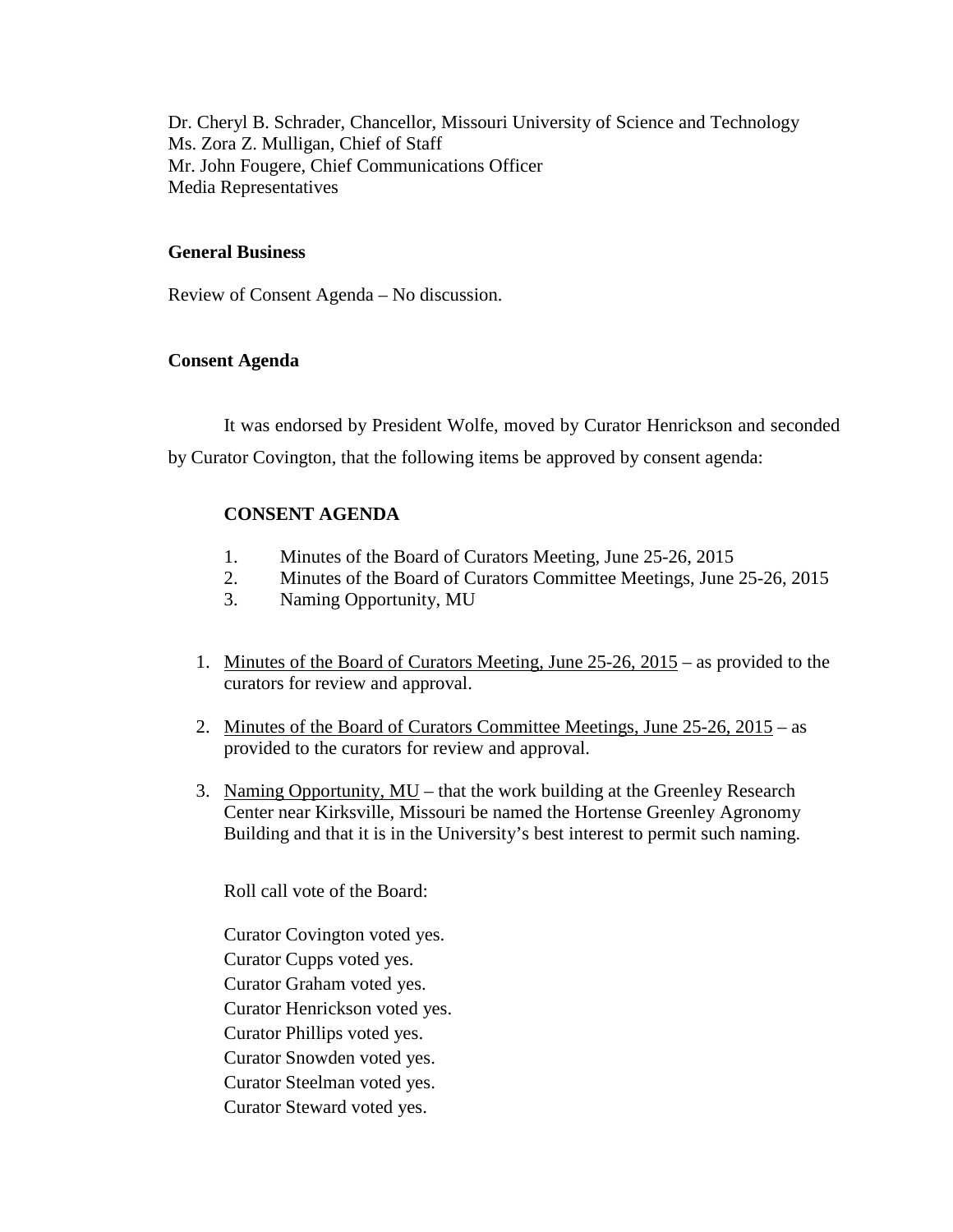The motion carried.

## **General Business**

It was moved by Curator Covington and seconded by Curator Snowden, that there shall be an executive session with a closed record and closed vote of the Board of Curators meeting July 24, 2015 for consideration of:

- **Section 610.021(1), RSMo**, relating to matters identified in that provision, which include legal actions, causes of action or litigation, and confidential or privileged communications with counsel; and
- **Section 610.021(3), RSMo**, relating to matters identified in that provision, which include hiring, firing, disciplining, or promoting of particular employees; and
- **Section 610.021(12), RSMo,** relating to matters identified in that provision, which include sealed bids and related documents and sealed proposals and related documents or documents related to a negotiated contract; and
- **Section 610.021 (13), RSMo**, relating to matters identified in that provision, which include individually identifiable personnel records, performance ratings, or records pertaining to employees or applicants for employment.

Roll call vote of the Board:

Curator Covington voted yes. Curator Cupps voted yes. Curator Graham voted yes. Curator Henrickson voted yes. Curator Phillips voted yes. Curator Snowden voted yes. Curator Steelman voted yes. Curator Steward voted yes.

The motion carried.

Budget, Personnel and Benchmark Information, UM – presented by Vice Presidents Burnett and Rodriguez (slides on file)

Capital Planning and Debt Management, UM – presented by Vice President Burnett and Treasurer Tom Richards (slides on file)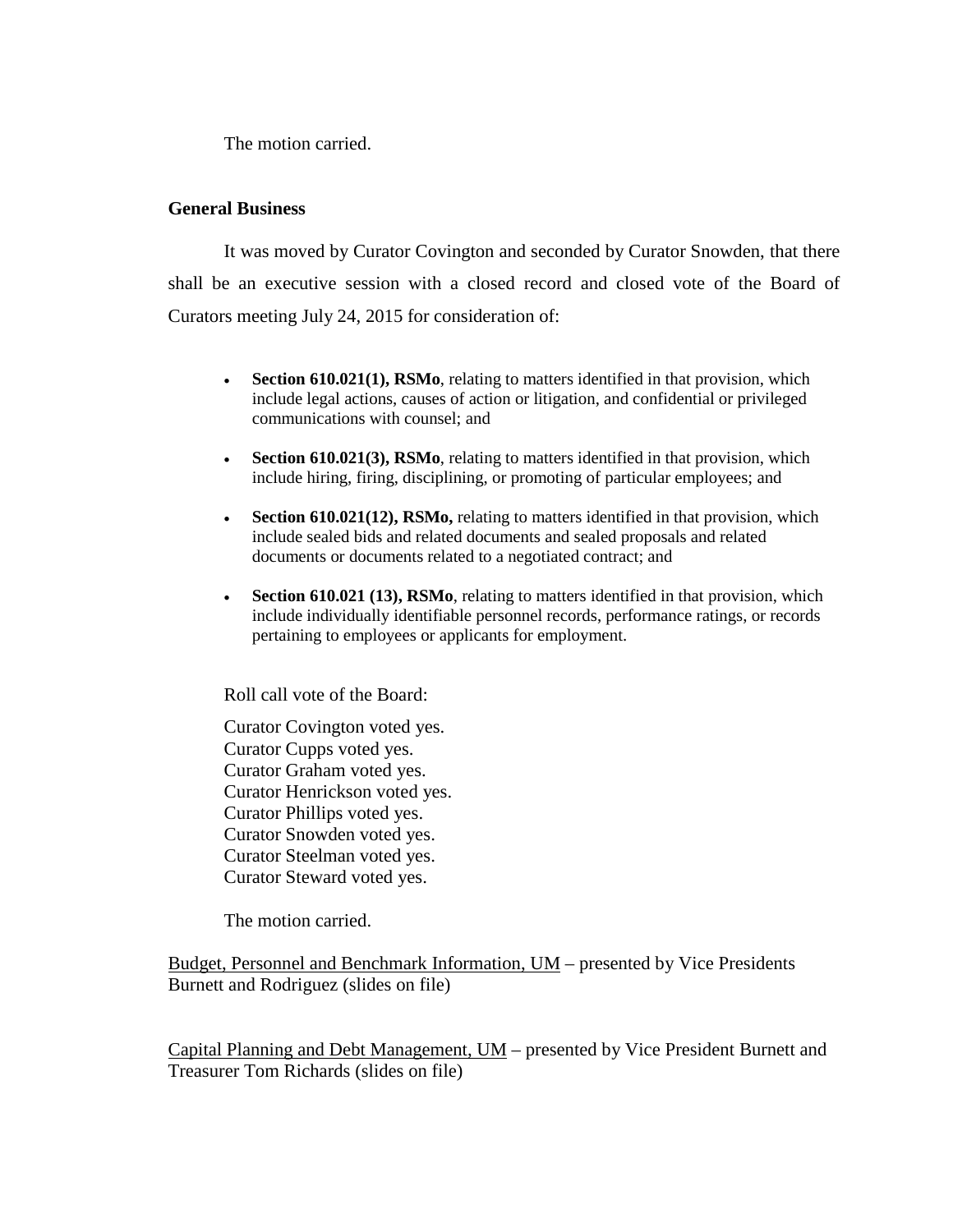Amendment to Collected Rules and Regulations 330.050 Political Activities – (information on file)

It was recommended by President Wolfe, moved by Curator Graham and

seconded by Curator Snowden, that the Collected Rules and Regulations, Section

330.050 "Political Activities" be amended as outlined in the attached document (and

further amended) and that the changes shall become effective immediately.

Discussion was held after motion made and seconded. No vote was taken. The Board Chairman recessed the public meeting to go into executive session at 11:50 A.M. on Friday, July 24, 2015.

# **BOARD OF CURATORS MEETING – EXECUTIVE SESSION**

A meeting of the University of Missouri Board of Curators was convened in executive session at 12:00 P.M., on Friday, July 24, 2015 via TelePresence originating in Ellis Library TelePresence Center, on the University of Missouri campus, Columbia, Missouri and at remote locations via TelePresence and conference telephone pursuant to public notice given of said meeting. Curator Donald L. Cupps, Chairman of the Board of Curators, presided over the meeting.

Present

The Honorable Ann K. Covington The Honorable Donald L. Cupps The Honorable Maurice B. Graham The Honorable Pamela Q. Henrickson The Honorable John R. Phillips The Honorable Phillip H. Snowden The Honorable David L. Steelman The Honorable David L. Steward

Also Present

Mr. Timothy M. Wolfe, President, University of Missouri System Mr. Stephen J. Owens, General Counsel Ms. Cindy S. Harmon, Secretary of the Board of Curators Miss Tracy Mulderig, Student Representative to the Board of Curators

#### **General Business**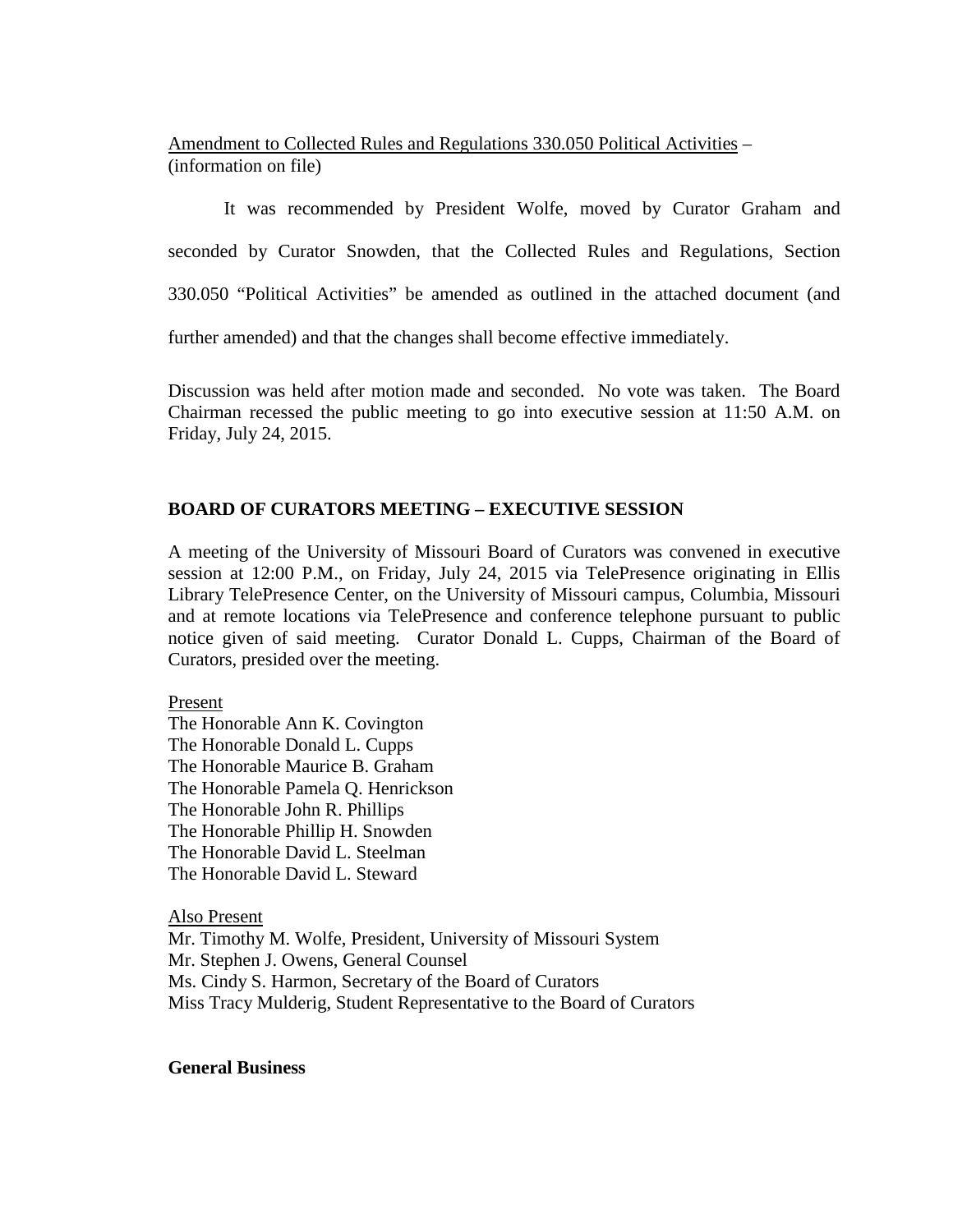Legal Advice - presented by General Counsel Owens.

No action taken by the Board.

The executive session of the Board of Curators meeting was recessed at 12:35 P.M. on Friday, July 24, 2015.

## **BOARD OF CURATORS MEETING – PUBLIC SESSION RECONVENED**

A meeting of the University of Missouri Board of Curators was reconvened in public session at 12:37 P.M., on Friday, July 24, 2015 via TelePresence originating in Ellis Library TelePresence Center on the University of Missouri campus, Columbia, Missouri and at remote locations via TelePresence or conference telephone pursuant to public notice given of said meeting. Curator Donald L. Cupps, Chairman of the Board of Curators, presided over the meeting.

## Present

The Honorable Ann K. Covington The Honorable Donald L. Cupps The Honorable Maurice B. Graham The Honorable Pamela Q. Henrickson The Honorable John R. Phillips The Honorable Phillip H. Snowden The Honorable David L. Steelman The Honorable David L. Steward

#### Also Present

Mr. Timothy M. Wolfe, President, University of Missouri System Mr. Stephen J. Owens, General Counsel Ms. Cindy S. Harmon, Secretary of the Board of Curators Miss Tracy Mulderig, Student Representative to the Board of Curators Dr. Gary K. Allen, Vice President for Information Technology Dr. Brian D. Burnett, Vice President for Finance and Chief Financial Officer Dr. Henry "Hank" Foley, Ph.D., Executive Vice President for Academic Affairs Dr. Thomas F. George, Chancellor, University of Missouri-St. Louis Mr. Stephen C. Knorr, Vice President for University Relations Dr. R. Bowen Loftin, Chancellor, University of Missouri-Columbia Mr. Leo E. Morton, Chancellor, University of Missouri-Kansas City Dr. Betsy Rodriguez, Vice President for Human Resources Dr. Cheryl B. Schrader, Chancellor, Missouri University of Science and Technology Ms. Zora Z. Mulligan, Chief of Staff Mr. John Fougere, Chief Communications Officer Media Representatives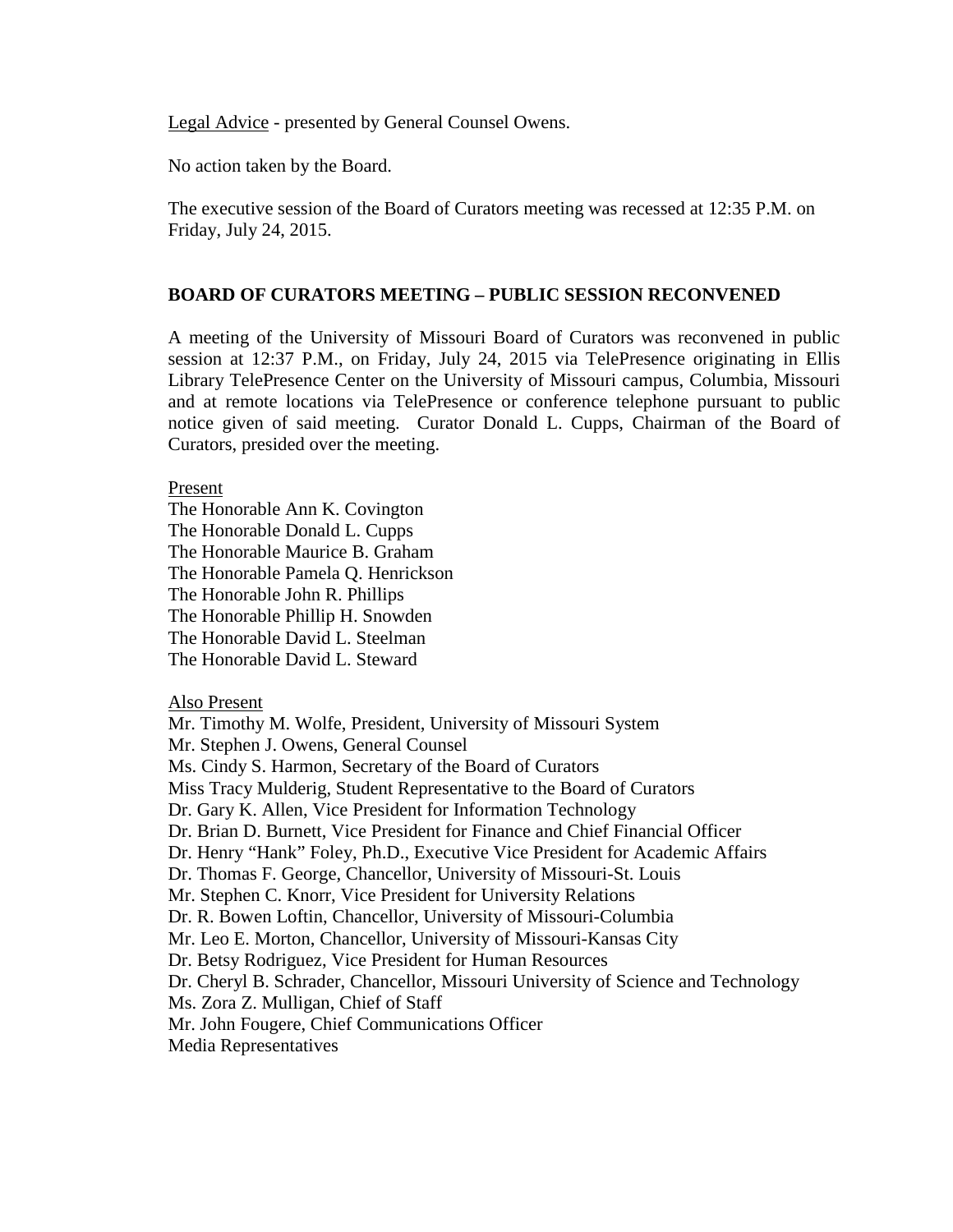## **General Business**

Amendment to Collected Rules and Regulations 330.050 Political Activities – (information on file)

Curator Graham withdrew his motion and Curator Snowden withdrew his second from the earlier public session. A new motion was moved as follows:

It was recommended by President Wolfe, moved by Curator Graham and seconded by Curator Snowden, that the Collected Rules and Regulations, Section 330.050 "Political Activities" be amended as outlined in the attached document (and further amended during the meeting to remove one sentence) and that the changes shall become effective as of April 1, 2016.

Roll call vote of Board of Curators:

Curator Covington voted yes. Curator Cupps voted yes. Curator Graham voted yes. Curator Henrickson voted yes. Curator Phillips voted yes. Curator Snowden voted yes. Curator Steelman voted yes. Curator Steward voted yes.

The motion carried.

# **Chapter 300: Employee Conduct**

# **Collected Rules and Regulations 330.050 Political Activities**

Bd. Min. 9-20-74; Bd. Min. 11-29-01; Bd. Min. 07-24-15 TO BECOME EFFECTIVE APRIL 1, 2016.

- **A. Regulations** -- The following are the regulations concerning political activity and holding of public office by University employees:
	- 1. **Activity in Political Party Organizations:**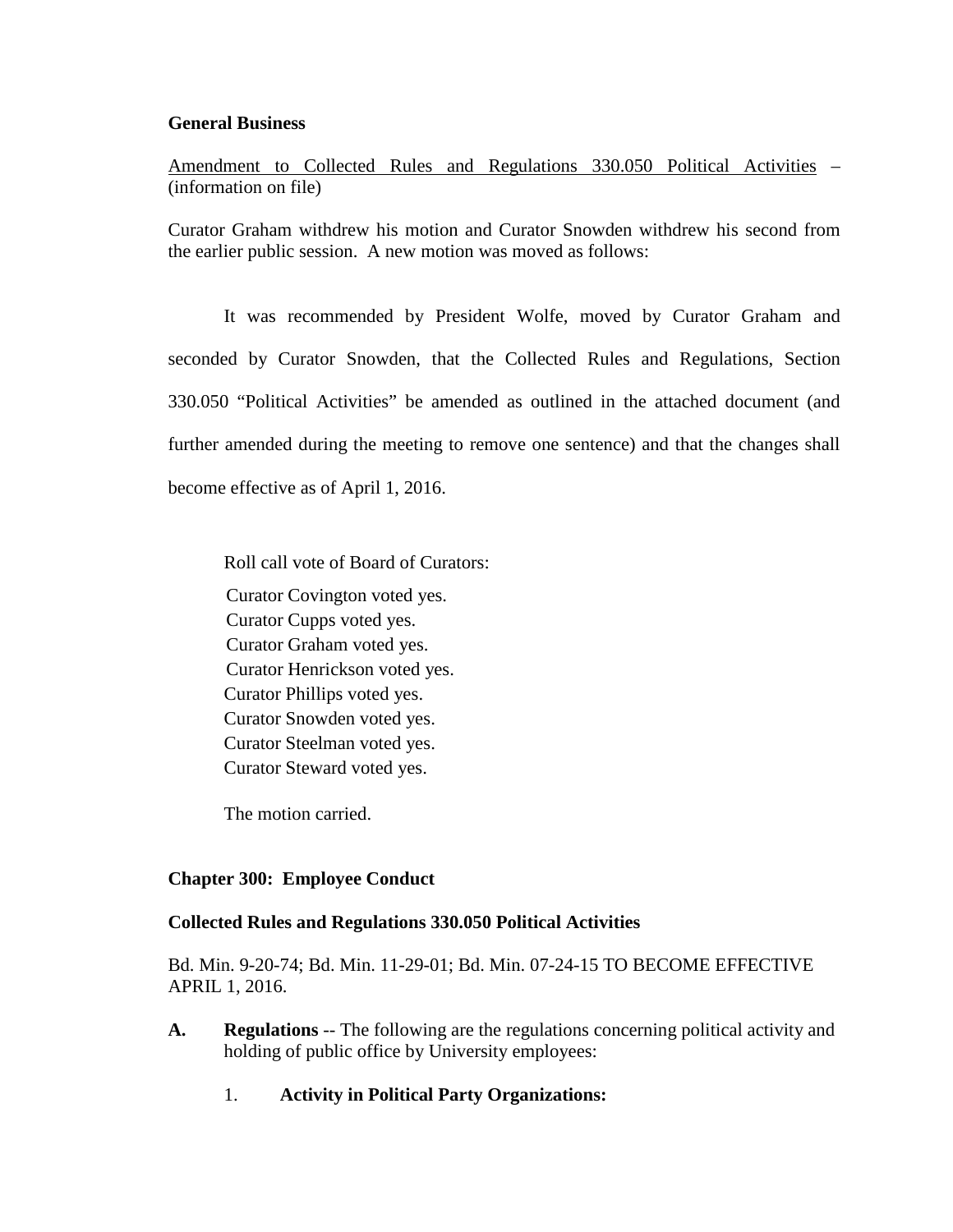a. Employees may engage in lawful political activities:

(1) Of organizations of political parties qualified to place candidates on the ballot in accordance with Missouri Statutes or of political parties seeking such qualification.

(2) Of nonparties or bipartisan groups seeking the election of candidates to public office or the approval or disapproval of issues which are or may be submitted to the voters for approval, or

(3) On behalf of individual candidates for public office, including candidates for membership of any political committee established pursuant to Chapter 115 or 130, R.S.Mo.

- b. Such activity, like any other personal, non-official undertaking, must be done on the individual's own time and should not interfere with University duties.
- c. Employees may contribute funds to the above parties, groups or candidates or expend funds on behalf of the above parties, groups, candidates or issues, subject only to State and Federal laws which regulate political contributions.
- 2. **Election to or Holding Public Office** -- Any employee before he or she announces officially as a candidate for or accepts any public office must inform his or her superior officer of such intention and such officer must make the fact known to the President of the University through appropriate channels. If the regulations permit, the President will offer no objection to the candidacy provided it does not require time or attention that should be given to University duties.
- a. Subject to the requirements of Notice to the President, an employee may, without permission of the President become a candidate for and hold a part time position of public office, provided that such activity must be conducted on the individual's own time and shall not interfere with University duties. In case of doubt, the President shall decide if the candidacy is permissible under these regulations.
- b. Any University employee seeking election to any full time public office in local, county, state or the federal government or exploring whether to seek such an office must resign or be granted a leave of absence as of the earliest of the following dates: the date of registration of an exploratory committee with the appropriate local, state or federal campaign finance authority; the date of registration of a candidate committee with the appropriate local, state or federal campaign finance authority; or the date of filing in the primary. Such employee is not eligible to be re-hired by the University or must remain on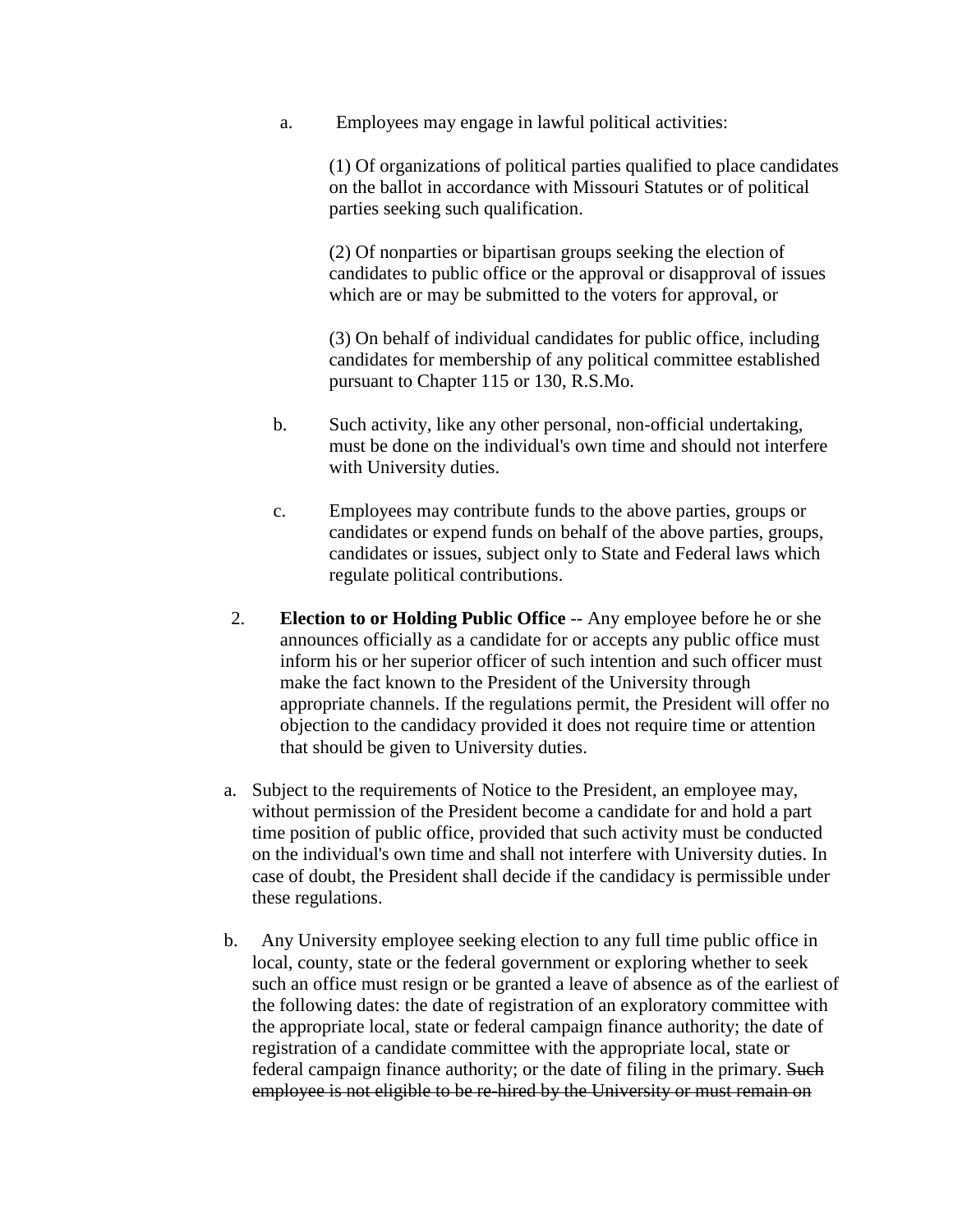leave of absence until the latest of the following dates: the date the person concludes his or her exploratory activities; the date the person concludes his or her candidacy; or the date of his or her first day in office. Before accepting such an office, a person is required to resign from the University as of the first day in public office if the person has not already done so. The holding of such public office is forbidden while the person is employed by the University.

Good and Welfare Draft October 2015 Board of Curators meeting agenda – no discussion (on file).

The public session of the Board of Curators meeting was adjourned at 12:41 P.M. on Friday, July 24, 2015.

#### **BOARD OF CURATORS MEETING – EXECUTIVE SESSION**

A meeting of the University of Missouri Board of Curators was reconvened in executive session at 12:50 P.M., on Friday, July 24, 2015 via TelePresence originating in Ellis Library TelePresence Center, on the University of Missouri campus, Columbia, Missouri and at remote locations via TelePresence and conference telephone pursuant to public notice given of said meeting. Curator Donald L. Cupps, Chairman of the Board of Curators, presided over the meeting.

Present

The Honorable Ann K. Covington The Honorable Donald L. Cupps The Honorable Maurice B. Graham The Honorable Pamela Q. Henrickson The Honorable John R. Phillips The Honorable Phillip H. Snowden The Honorable David L. Steelman The Honorable David L. Steward

Also Present

Mr. Timothy M. Wolfe, President, University of Missouri System Mr. Stephen J. Owens, General Counsel Ms. Cindy S. Harmon, Secretary of the Board of Curators Miss Tracy Mulderig, Student Representative to the Board of Curators

# **General Business**

Chancellor Loftin joined the meeting.